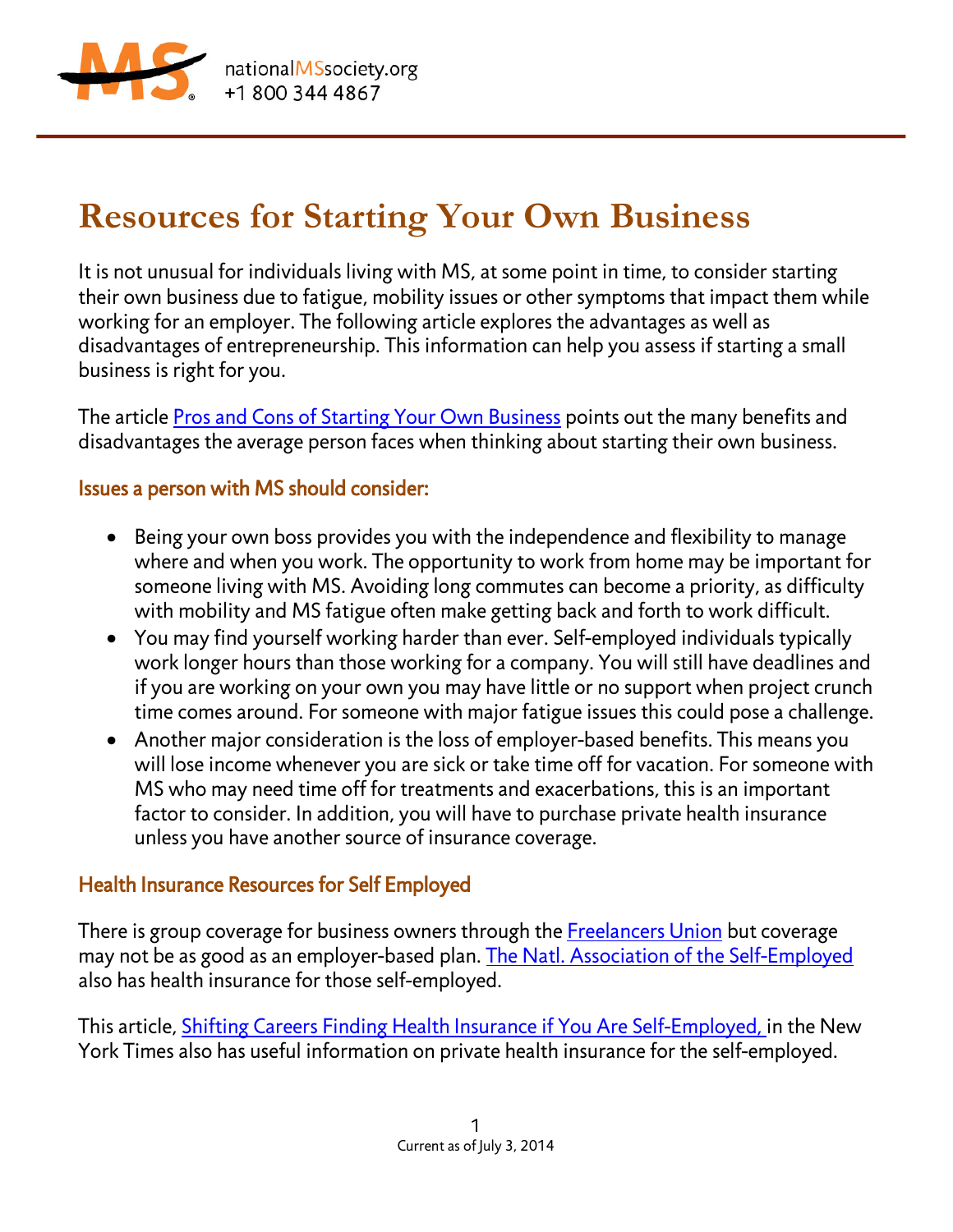

nationalMSsociety.org +18003444867

Another factor to keep in mind, your income may vary from month to month and you may not have the assurance of a steady paycheck. If so, you will need to create a financial cushion and may need to seek out resources for the funding to start your business, or keep the business running if times get tough. Start-up funding is available for individuals with a disability who have a solid business plan and good prospects for success from your [state](http://askjan.org/cgi-win/TypeQuery.exe?902)  [office of Vocational Rehabilitation.](http://askjan.org/cgi-win/TypeQuery.exe?902)

Below are some general and disability specific websites for various business start-up tools, training and information to help you on the road to entrepreneurship.

## General Training and Support

[Service Corps of Retired Executives \(SCORE\)](http://www.score.org/about-score) is a nonprofit association dedicated to helping small businesses get off the ground, grow and achieve their goals through education and mentorship. Because their work is supported by the U.S. Small Business Administration (SBA), and thanks to a network of more than13,000 volunteers, they are able to deliver services at no charge or at very low cost. They provide: volunteer mentors who share their expertise across 62 industries; free confidential business counseling in person or via email; free business tools, templates and tips online and inexpensive or free business local workshops and webinars.

[U.S. Small Business Administration](http://www.sba.gov/index.html) (SBA) is an independent agency of the federal government to aid, counsel, assist and protect the interests of small business concerns. The SBA helps start, build and grow businesses.

[Entrepreneurship: SBA and Related Resources](http://askjan.org/cgi-win/TypeQuery.exe?7304) This webpage from the Job Accommodation Network provides information and links to business start-up resources from the Small Business Administration as well as other sources.

[IRS Small Business Resource Guide](http://www.irs.gov/Businesses/Small-Businesses-&-Self-Employed/Starting-a-Business) This site include links to basic federal tax information for people who are starting a business, as well as information to assist in making basic business decisions

[Office of Woman's Business Ownership \(OWBO\) Entrepreneurial Development](http://archive.sba.gov/aboutsba/sbaprograms/onlinewbc/index.html) provides management and technical assistance to entrepreneurs, especially women who are economically or socially disadvantaged. Comprehensive training and counseling on a vast array of topics in many languages are offered, to help them start and grow their own businesses.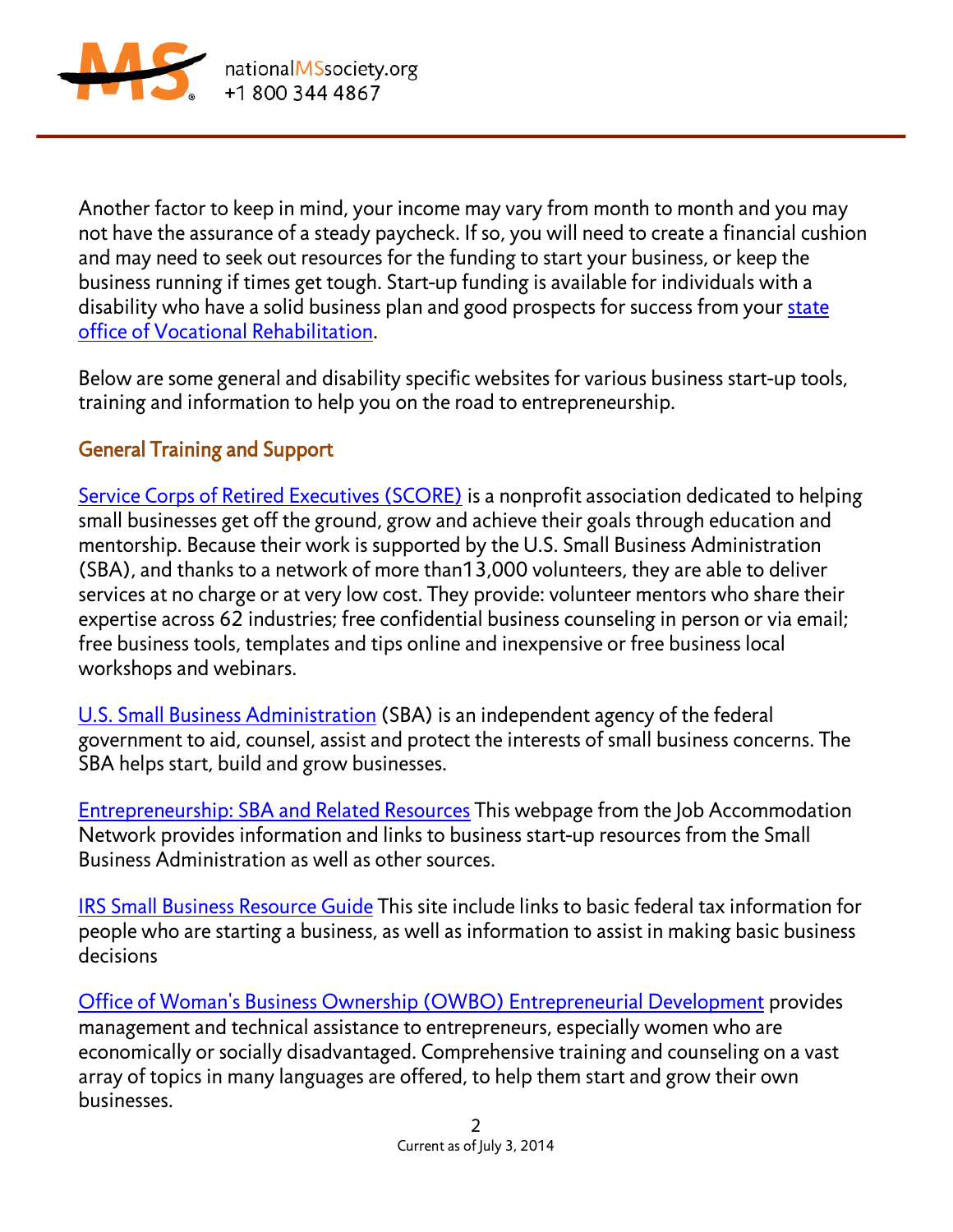

**Business Owners Toolkit contains information on starting and planning your business,** getting financing, marketing your product, winning government contracts, your office and equipment, people who work for you, managing your business finances, controlling your taxes, building your personal wealth, protecting your assets, and getting out of your business.

[A Simple Bookkeeping System for Startups](http://www.allbusiness.com/company-activities-management/operations/12310834-1.html) is a resource for potential business owners.

## Business Incubators

Business incubators are programs designed to support the successful development of entrepreneurial companies through a variety of business support resources and services. Incubators vary in the way they deliver their services, in their organizational structure, and in the types of clients they serve. There are various types of incubators.

Classic incubators operate out of a shared building where tenants have subsidized rent, access to computers, office equipment, staff members and experts. The cost is generally feebased, ranging from a few hundred to a few thousand dollars a month, which covers expenses like office space, equipment rental and kitchen access. This type of incubator is best for first-timers or those looking to connect in new industries.

Niche incubators offer facilities and advice at a reduced cost to companies with a specialized focus — for example, food or social entrepreneurship. The cost is typically fee-based and this type of incubator is best for first-timers who require specialized instruction or access to specialized equipment.

Accelerator incubators, which are run by groups of experienced business owners and investors, require entrepreneurs to move to a facility for a specified amount of time. Eventually, they are given the opportunity to market their businesses to investors. The cost is typically a 6 percent equity stake in return for about \$18,000 in seed financing. This type of incubator is best for fast-growth companies that want to attract investors. For more detailed information on this topic read the New York [Times article on Business](http://www.nytimes.com/2011/01/27/business/smallbusiness/27sbiz.html?_r=1&)  [Incubators.](http://www.nytimes.com/2011/01/27/business/smallbusiness/27sbiz.html?_r=1&)

#### **Franchises**

Franchise EXPO has a complete franchise directory for franchise opportunities available in the US and articles on topics relevant to running a successful franchise.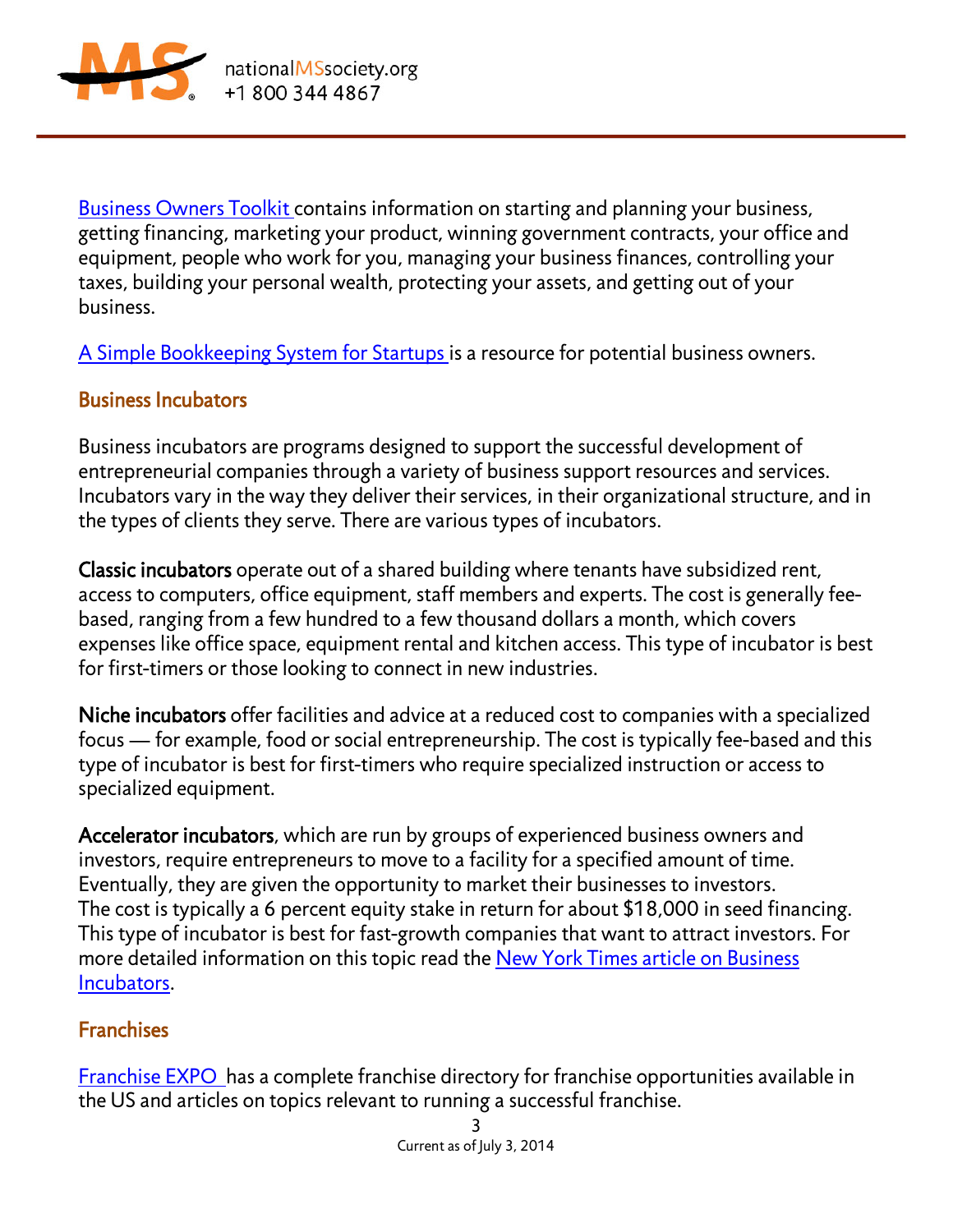

### Disability Specific Resources

[Self-Employment Technical Assistance, Resources, and Training](http://www.start-up-usa.biz/) (START-UP / USA) is a partnership between Virginia Commonwealth University and Griffin-Hammis and Associates, LLC. This is a comprehensive website that provides technical assistance and resources nationally to individuals with disabilities interested in pursuing self-employment.

[Griffin Hammis Associates, LLC](http://www.griffinhammis.com/home.html) is the leader in developing self-employment and microenterprise options for individuals with significant disabilities. Scroll down their webpage to obtain selected resources taken from their book Making Self-Employment Work for People with Disabilities. Topics include:

- FAQ's On Self Employment
- Employment Options for People with Disabilities
- Social Security Considerations for Individuals with Disabilities
- Choose Launch Grow
- Promoting Your Small Business: Essential Aspects of Sales and Marketing
- Growing Customers: Critical Considerations for Small Enterprises Owned By Individuals with Disabilities
- Self-Employment: People Who Own Themselves
- Business Plan Flowchart

## Funding

[Fundsnet Disability Grant Opportunities](http://www.fundsnetservices.com/searchresult/5/Disability-Grants.html) provides resources and information about grants, fundraising, philanthropy, foundations and 501(c)(3) non-profits organizations to those in need of funding and research for their philanthropic efforts and missions. This site might be useful for those looking to start a not for profit.

[Funding for Business and Economic Development](http://www.fundsnetservices.com/searchresult/5/Disability-Grants.html) A compilation of Web pages and books for those seeking funding related to business and economic development.

[Idea Cafe Small Business Grant Center](http://www.businessownersideacafe.com/business_grants/) FREE gateway to small business grants of all types! Idea Café provides the info and links needed to find, apply for (and hopefully, win) grants!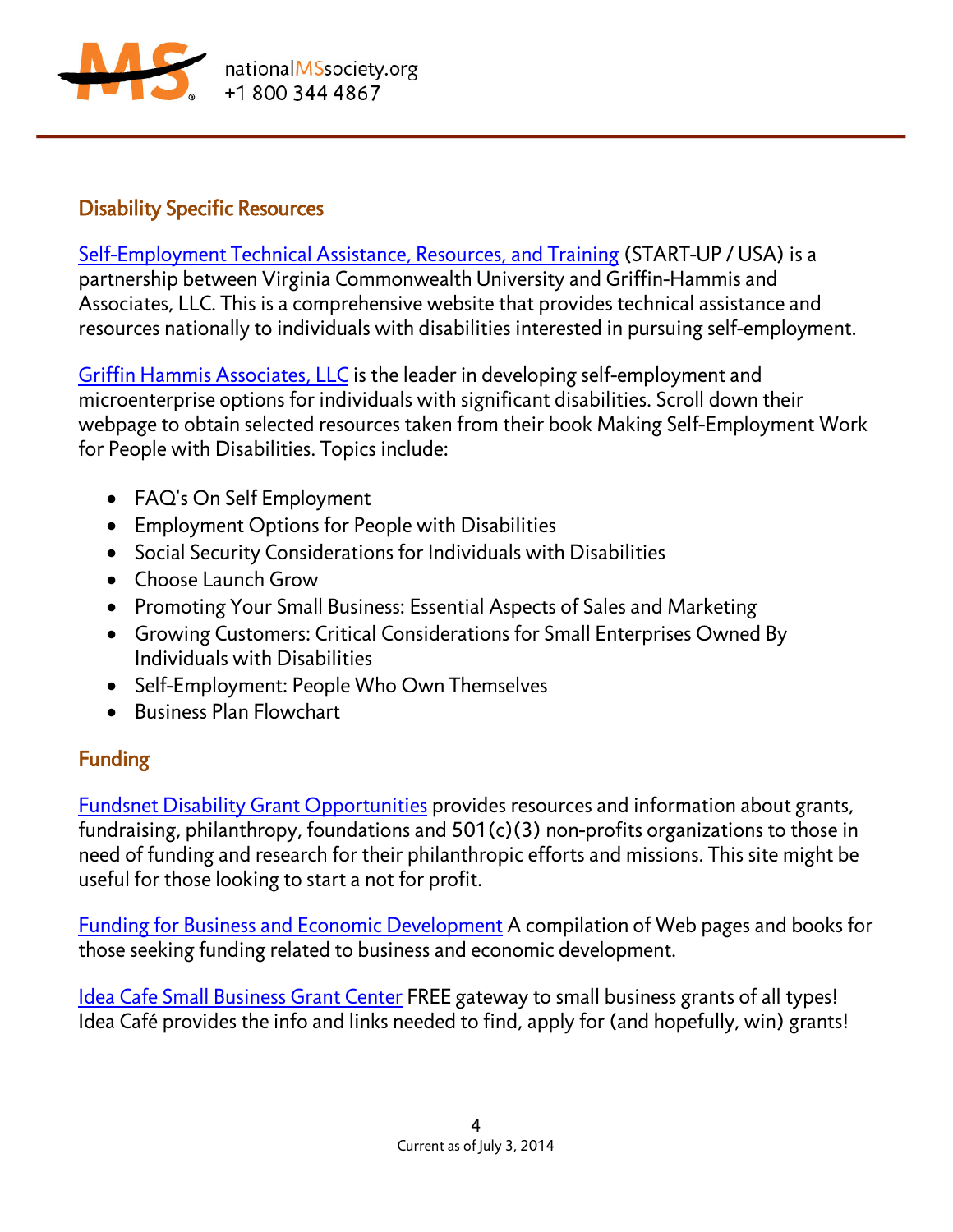

#### Free Advertising and Business Tools

Below are links to several sources of free advertising and business tools.

[Free Press Release](http://www.free-press-release.com/) Looking to promote your business? This is a popular free press release distribution service. The site also includes tips and advice about how you can write an effective press release.

[Webplus Shop](http://www.webplusshop.com/) Need an online presence for your business? Here, you can easily create your own custom online store, for free. You can use your store to sell or showcase your products or services online. You can also add a shopping cart to an existing site. No programming knowledge is required to set up or maintain your store. There are free plans and paid plans. The free plans are supported by third party ads.

[Free Backlinks Generator](http://download.cnet.com/Mass-Traffic-Instant-Free-Backlink-Generator/3000-2650_4-75699731.html) provides information on how to build backlinks to your site to get higher rankings in the search engines. The site also offers useful tips on social media, traffic building, and more.

[Gybo](http://www.gybo.com/new-york/) Google Web site designed to help you create, edit and publish a Web site with free hosting for one year.

[WebsitesForRestaurants.co.uk](http://www.websitesforrestaurants.co.uk/) specializes in offering free Web sites for restaurants, bistros and other eateries. Using the site tool here, you can easily create and update your own custom Web site. You'll also find a selection of professionally designed restaurant templates and there's a tool to help you create a custom logo, as well as other features. Free hosting is included.

[DownloadAtoZ.com](http://www.downloadatoz.com/) This popular free software site offers over 800,000 listings, with each program reviewed and rated. Around 40 percent of the programs here are freeware. Categories include audio & MP3 software, desktop enhancements, games, mobile & PDA software, multimedia, software development, utilities, Web authoring and more.

[Vstore Ecommerce Solution](http://www.vstore.ca/) Looking to do business on the Web? This free service lets you easily set up and manage your own custom online storefront, including such features as your own subdomain and shopping cart. Vstore will also host your storefront, for free.

[1FreeCart.com](http://www.1freecart.com/) allows you to easily set up your own free online storefront. 1FreeCart.com offers hosting and a robust shopping cart system with lots of features, including PayPal IPN